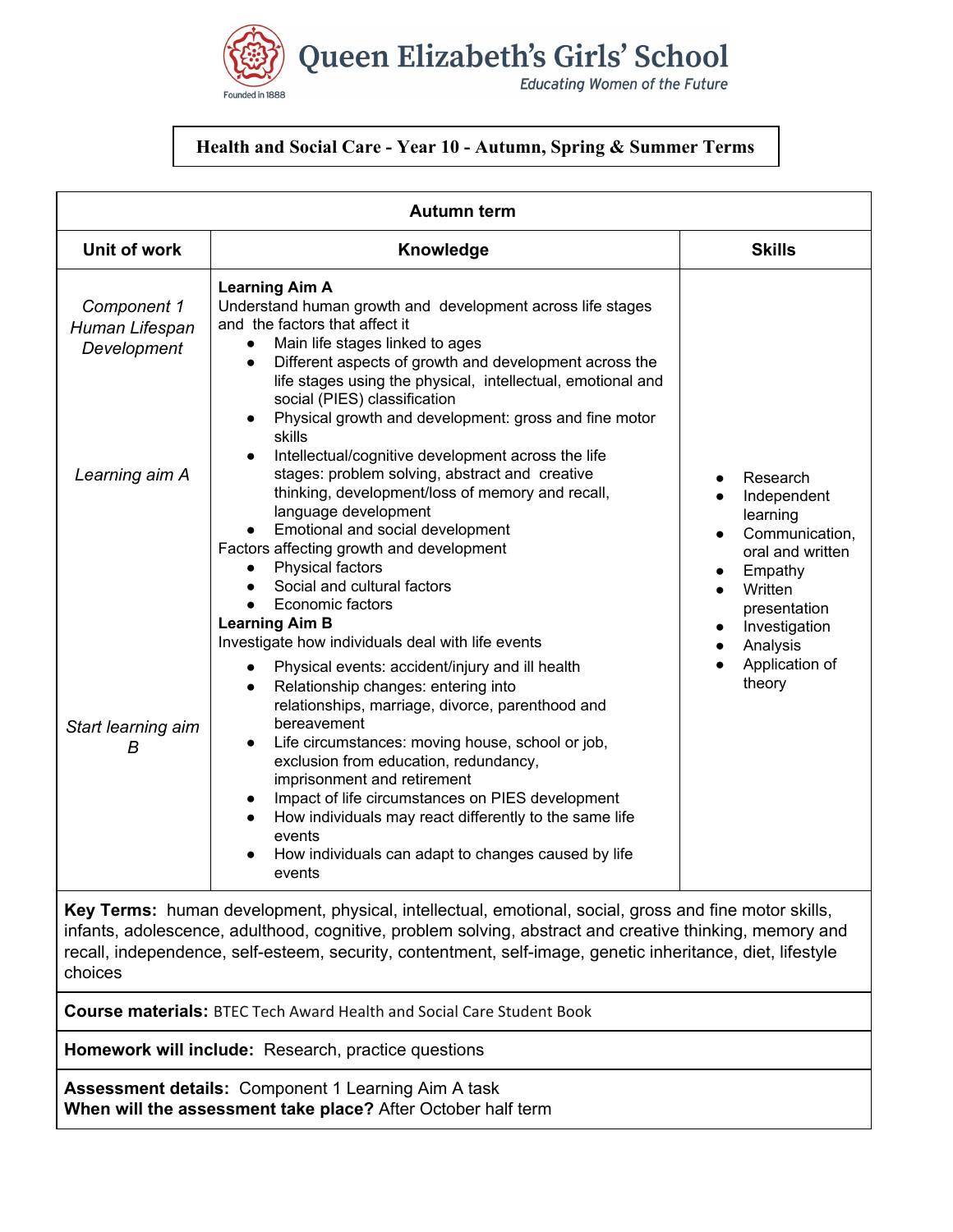

Queen Elizabeth's Girls' School

**Educating Women of the Future** 

| <b>Spring term</b>                                                                                                                                                                                         |                                                                                                                                                                                                                                                                                                                                                                                                                                                                                                                                                                                                                                                                                                                                                                                                                                                                                                                                                                                                                                                                                                                                                                                                                                                                                                                              |                                                                                                                                                                                                    |  |  |
|------------------------------------------------------------------------------------------------------------------------------------------------------------------------------------------------------------|------------------------------------------------------------------------------------------------------------------------------------------------------------------------------------------------------------------------------------------------------------------------------------------------------------------------------------------------------------------------------------------------------------------------------------------------------------------------------------------------------------------------------------------------------------------------------------------------------------------------------------------------------------------------------------------------------------------------------------------------------------------------------------------------------------------------------------------------------------------------------------------------------------------------------------------------------------------------------------------------------------------------------------------------------------------------------------------------------------------------------------------------------------------------------------------------------------------------------------------------------------------------------------------------------------------------------|----------------------------------------------------------------------------------------------------------------------------------------------------------------------------------------------------|--|--|
| Unit of work                                                                                                                                                                                               | Knowledge                                                                                                                                                                                                                                                                                                                                                                                                                                                                                                                                                                                                                                                                                                                                                                                                                                                                                                                                                                                                                                                                                                                                                                                                                                                                                                                    | <b>Skills</b>                                                                                                                                                                                      |  |  |
| Component 1<br>Human<br>Lifespan<br>Development<br>Learning aim<br>В                                                                                                                                       | <b>Learning Aim B</b><br>Investigate how individuals deal with life events<br>Types of support: emotional, information and advice,<br>$\bullet$<br>practical help; for example financial assistance,<br>childcare and transport<br>Informal sources of support: family, friends and partners<br>$\bullet$<br>Formal sources of support: professional carers and<br>$\bullet$<br>services<br>Other sources of support: community groups,<br>voluntary and faith-based                                                                                                                                                                                                                                                                                                                                                                                                                                                                                                                                                                                                                                                                                                                                                                                                                                                         | Research<br>Independent<br>learning<br>Communication,<br>oral and written<br>Empathy<br>Written<br>presentation<br>Investigation<br>$\bullet$<br>Analysis<br>$\bullet$<br>Application of<br>theory |  |  |
| Component 2<br>Health and<br>Social Care<br>Services and<br>Values<br>Learning Aim<br>A                                                                                                                    | <b>Learning Aim A</b><br>Understand the different types of health and social care<br>services and barriers to accessing them<br>Different health care services and how they meet<br>service-user needs: primary, secondary and tertiary care,<br>allied health professionals, services for children and<br>young people, services for adults or children with specific<br>needs, services for older adults<br>The role of informal social care provided by relatives,<br>friends and neighbours<br>Physical barriers, for example issues getting into and<br>around the facility<br>Sensory barriers, for example hearing and visual<br>difficulties<br>Social, cultural and psychological barriers, for example<br>lack of awareness, differing cultural beliefs, social<br>stigma and fear of loss of independence<br>Language barriers, for example differing first language<br>and language impairments Geographical barriers, for<br>example distance to service provider and poor<br>transport links<br>Intellectual barriers, for example learning difficulties<br>Resources barriers for service provider, for example staff<br>shortages, lack of local funding and high local demand<br>Financial barriers, for example charging for services,<br>cost of transport and loss of income while accessing<br>services |                                                                                                                                                                                                    |  |  |
| Key Terms: human development, physical, intellectual, emotional, social, gross and fine motor skills,<br>inforte adelescopes adulthood cognitive problem solving abetract and creative thinking memory and |                                                                                                                                                                                                                                                                                                                                                                                                                                                                                                                                                                                                                                                                                                                                                                                                                                                                                                                                                                                                                                                                                                                                                                                                                                                                                                                              |                                                                                                                                                                                                    |  |  |

infants, adolescence, adulthood, cognitive, problem solving, abstract and creative thinking, memory and recall, independence, self-esteem, security, contentment, self-image, genetic inheritance, diet, lifestyle choices, financial assistance, childcare, community groups, voluntary, faith-based

**Course materials:** BTEC Tech Award Health and Social Care Student Book

**Homework will include:** Research, practice questions

**Assessment details:** Component 1 Learning Aim B task and Component 2 Learning Aim A task